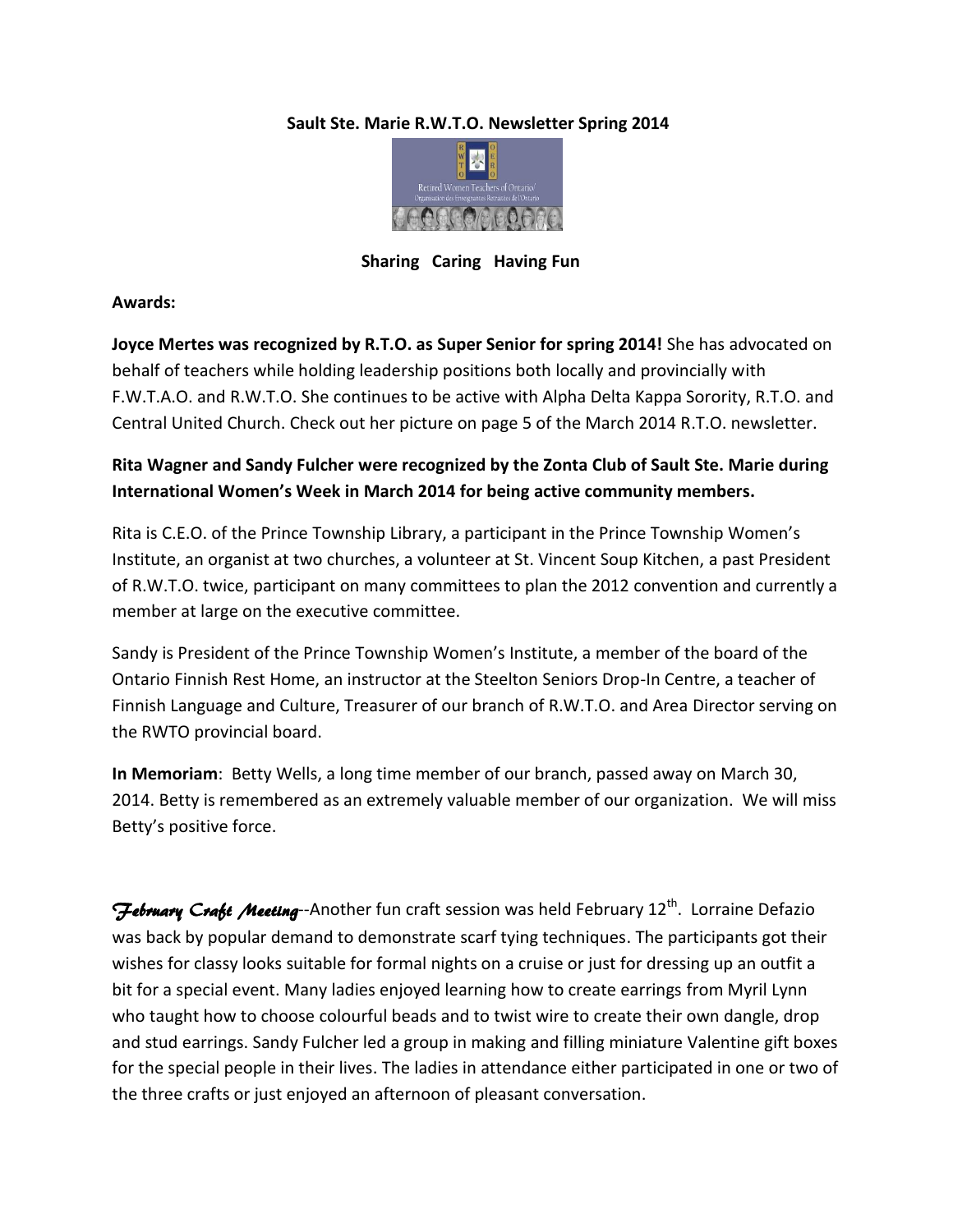

*.*

 *Paula (left) checked that Lorraine Myril instructed Carmen (left), Vi (right front) and Carol (right (right) was making a perfect tie Bernice (right back) and Dionisia back) learn from Sandy how to on her scarf. (right front) how to design and make delicate Valentine boxes. create lovely beaded earrings.* 

**Steelton Seniors' Centre--**On April 3<sup>rd</sup>, the ladies met at the Steelton Senior's Centre for a tasty lunch prepared by Rick Borean, the centre's Recreation Director. Rick then described the many activities that are available to adults 55 years old and over. Some of our members now enjoy gentle yoga at the centre. Others are planning to join card or bowling groups or try their hands at painting, quilting or knitting.

**Book Club News**--The book club members get together every third or fourth Wednesday to discuss the books they have carefully selected to read. They take turns hosting the sessions and have been treating each other to foods mentioned in the books when possible.



with the peelings, no less.  $\blacksquare$ 

 The club met at Rita's to discuss At Brenda's, the club tasted French Carmen set out Japanese place "The Guernsey Literary and Potato baking (Orange Madeleines and cards and served Red Velvet cup Peel Pie Society" and enjoyed Strawberry and Pistachio Macarons) cakes and Fortune Cookies when baked potatoes covered in cheese while critiquing " The Painted Girls". we discussed "Hotel on the Corner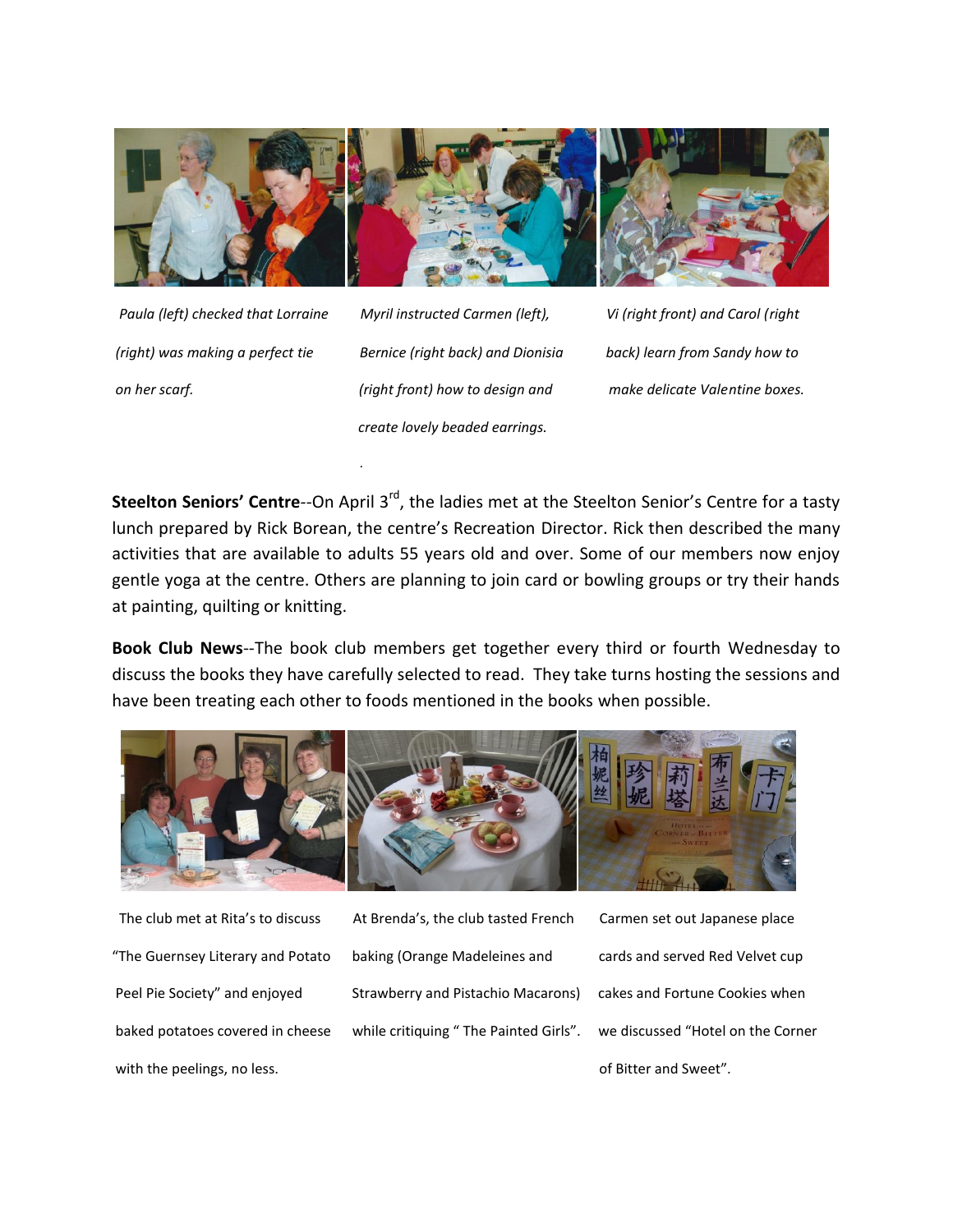

in Ottawa Rita Wagner, Sandy Fulcher and Gerry Yeo attended the  $58<sup>th</sup>$  annual R.W.T.O. Convention in Ottawa from June  $3^{rd}$  to  $5^{th}$ , 2014 and reported having a truly "capital time". There were about 250 delegates in attendance from 52 branches.

They attended the "Be Our Guest" workshop and brought back some exciting ideas about how to recruit members and keep them. Do you agree with the workshop presenter's comments that members want to feel useful, needed and able to share a talent, and that it is important to keep interest groups fun and small in order to foster friendships?

In the "Newsy Bits" workshop, Sandy collected important information to pass on. In case you are not aware, the provincial newsletter "Connections" is on the R.W.T.O. website along with archived editions. You can go to the website www.rwto.org and download the document. The Provincial website is updated every Friday. When you visit the Sault Ste. Marie Branch of the website, you will find the most recent and archived copies of our local newsletters as well.

Rita reports that the business part of the meeting moved along quickly and the resolutions for the most part did not "get bogged down" with lots of debate. It was Resolution #4 that brought out strong feelings from the delegates. Resolution #4 regarding the inclusion of retired women Educational Assistants was deferred, and a motion was passed to have the Board of Directors headed by the Provincial President, Marilyn Emmett, create an ad hoc committee to study the implications of the resolution. Input from members in the north would be appreciated; you are invited to write, telephone or email your input.

In their spare time, Rita, Sandy and Gerry took a wonderful bus tour of Ottawa and Gatineau (Hull) to see the sights and enjoyed lovely musical entertainment in the evenings after dinner.

Entertainment:





Convention 2015 will take place in Stratford, Ontario, from June 2<sup>nd</sup> to 4<sup>th</sup>.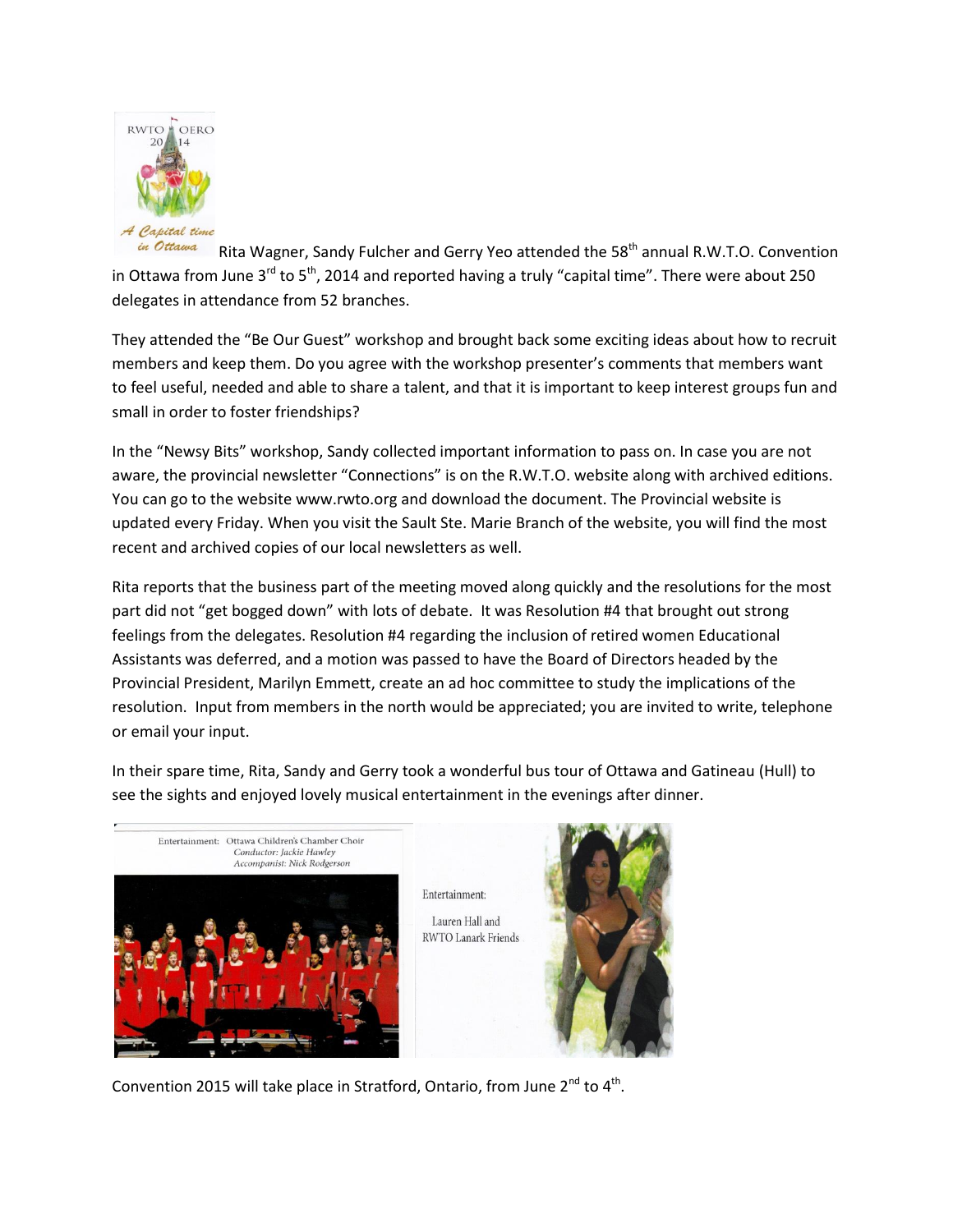#### Insurance News

There is an Open Window for medical insurance from September 15, 2014 to November 15, 2014, with a provision to extend the date if necessary. There are no forms to complete or questions asked. Rita Wagner states: "Here is an excellent opportunity for our members to ask a retired woman teacher to join us. She does not have to be receiving a pension from teaching. She needs to be retired and she needs to have been a teacher." Sandy adds that the insurance is also for spouses or significant others, and there is no increase to the premium at the moment."

## **Enhancements to the RWTO/OERO** Hospital and Home Care Plan\*

RWTO/OERO coverage now offers even more value! Enjoy the following expanded benefits at no additional cost:

| <b>BENEFIT</b>                     | ENHANCEMENT                                                                                                                                   |
|------------------------------------|-----------------------------------------------------------------------------------------------------------------------------------------------|
| <b>Oxygen Benefit</b>              | Now includes CPAP<br>machines and accessories,<br>up to the current maximum<br>of \$300 per benefit year                                      |
| <b>Cataract Surgery</b><br>Benefit | Now includes cataract<br>testing not covered by<br>OHIP, up to the current<br>maximum of \$100 per eye                                        |
| <b>Transportation</b><br>Benefit   | Now includes parking costs<br>up to the current maximum<br>of \$350 per injury or illness<br>(combined with other<br>transportation benefits) |

For more information, please call toll-free:

1866 410-0550 (New enrollment)

1800 268-3763 (Currently insured)

**For more information about this insurance, you may also contact Bev Brazeau locally at 705-949-0266 or at** *ourplace86@shaw.ca.*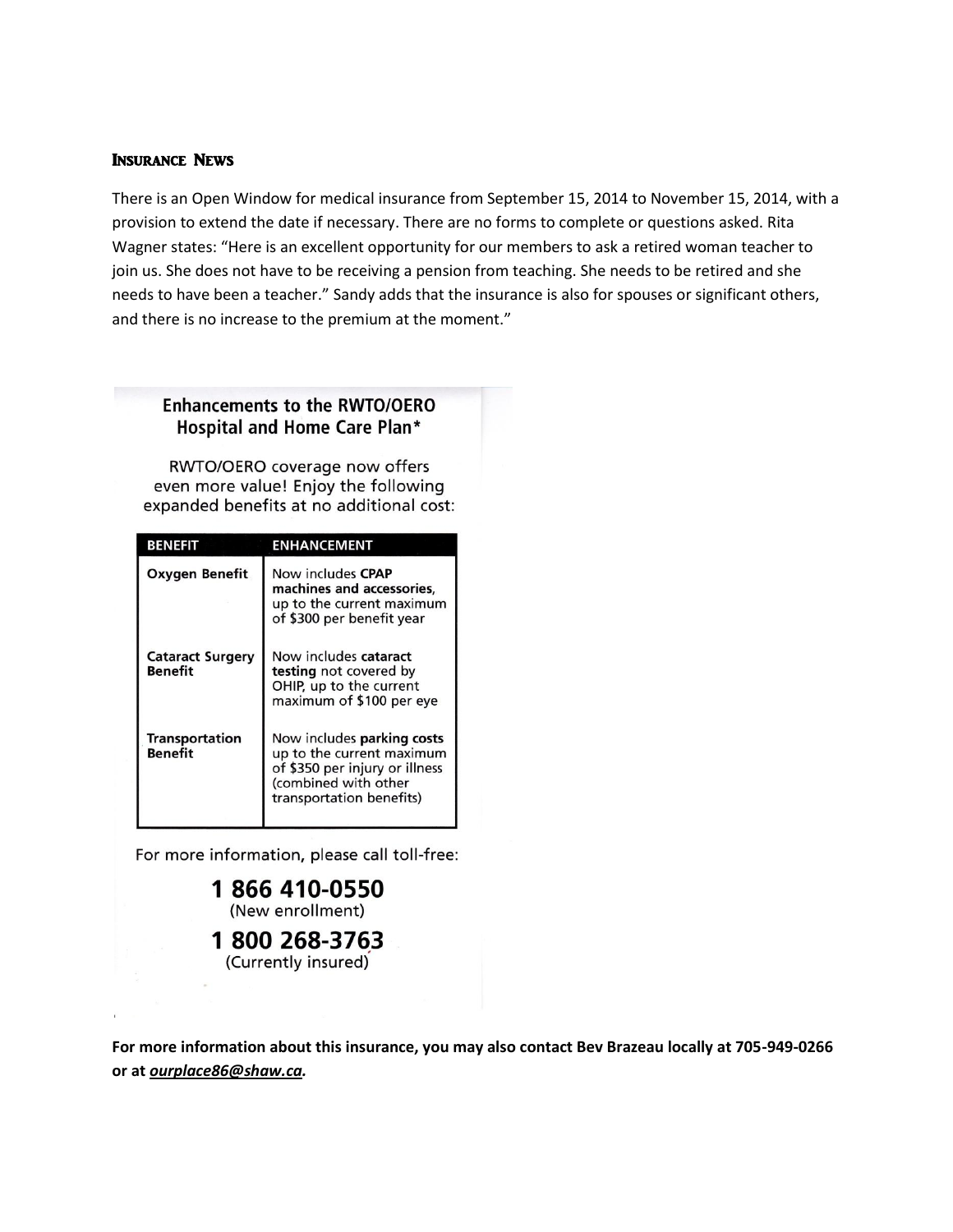### Memories from our classroom teaching days

#### **Lorraine DeFazio shared this story from 1969 with us:**

After a few months, my mid-year transfer student confided in me at recess. "*Miss, I like it here*."

"*That's nice*," I replied. "*I'm glad*". She responded, " *No Miss, I REALLY like it here*." "*That is wonderful news*," I replied, and continued on yard duty. She followed me and repeated again, " *No Miss, this school is REALLY nice*." "*Great*!" I replied. "*I'm happy for you that the move is good*." "*Do you know why, Miss*?'' "N*o tell me why*." "*Because you don't slap my hand with the ruler when I write with my left hand*." I did not reply.

#### **Carol Coutu related this memory**:

"I had a motto to live by during my teaching years. *100 years from now...the world will be different because I was important to the life of a child*. When leaving St. Bernadette, the staff found a decorated plate with that motto and a child standing with a sand castle at the edge of the water. It also has the starfish on the beach which was on the emblem for our board and ... another great story..."



#### **REMINDERS:**

1. Local RWTO members meet for breakfast /coffee the 2nd Friday of each month at 9 a.m. at Gino's Restaurant, 1076 Great Northern Road. Join us!

2. Our Book Club meets the 3rd or 4th week of each month except July and August. If interested in joining us, contact Brenda Gallander at 705-949-9145 or **[gallanb@shaw.ca](mailto:gallanb@shaw.ca)**

3. Next meeting: Wed., Sept. 10, 2014, at 11a.m., at the United Baptist Church at 41 Malabar

4. Contact President Carol Coutu at 705-759-8633 or at cacoutu 18@hotmail.com with concerns or ideas.

**HAVE A SAFE, FUN-FILLED SUMMER WITH FAMILY AND FRIENDS!!!!! Newsletter by B. Gallander**